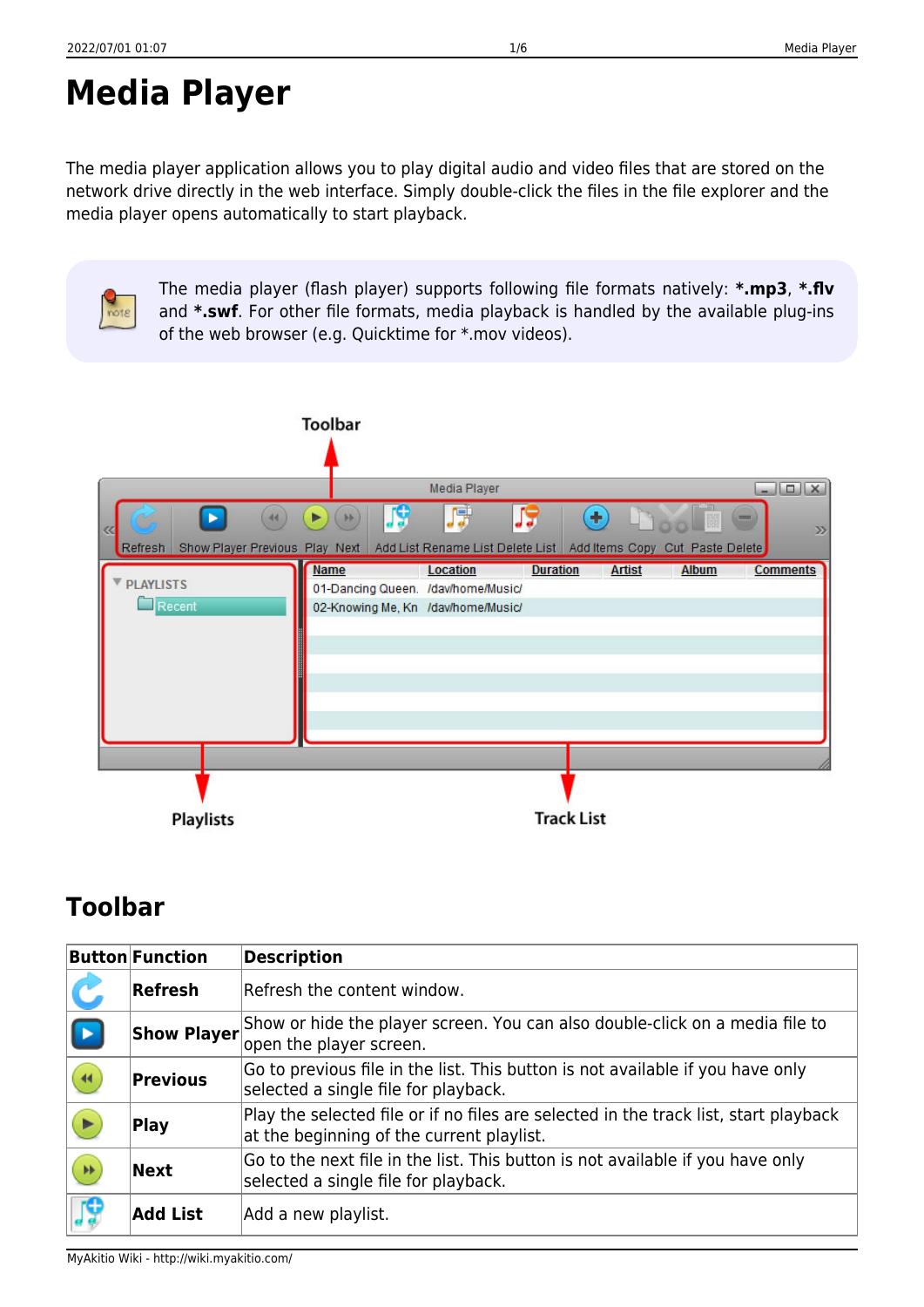|                                       | <b>Button Function</b> | <b>Description</b>                                                               |
|---------------------------------------|------------------------|----------------------------------------------------------------------------------|
| JŤ                                    |                        | Rename List Rename the selected playlist.                                        |
| JŞ.                                   | <b>Delete List</b>     | Delete the selected playlist.                                                    |
| $\left( \color{red}\textbf{+}\right)$ | <b>Add Items</b>       | Add new items to selected playlist.                                              |
|                                       | <b>Copy</b>            | Copy the selected file(s) to the clipboard.                                      |
| $\overline{\mathbf{o}}$               | <b>Cut</b>             | Move the selected files(s).                                                      |
| Ī                                     | Paste                  | Paste the file(s) from the clipboard or move the files to the selected playlist. |
| ш.                                    | <b>Delete</b>          | Delete the selected files(s).                                                    |

# **Playlists**

In the panel on the left side, you can access your custom playlists. The playlist **Recent** is created by default and shows all the files that were recently played in the media player.

### **Add Playlist**

- 1. To create a new playlist, click **Add List**
- 2. Enter a name for the new playlist and click **OK**.



3. The new playlist is now available under **PLAYLISTS**.

|                                     |      |                                                                                                     |      | Media Player    |                                                                                                     |                            |              | $\begin{array}{c c c c c} \hline \textbf{L} & \textbf{L} & \textbf{L} & \textbf{L} \\ \hline \textbf{L} & \textbf{L} & \textbf{L} & \textbf{L} & \textbf{L} \\ \hline \textbf{L} & \textbf{L} & \textbf{L} & \textbf{L} & \textbf{L} \\ \hline \textbf{L} & \textbf{L} & \textbf{L} & \textbf{L} & \textbf{L} & \textbf{L} \\ \hline \textbf{L} & \textbf{L} & \textbf{L} & \textbf{L} & \textbf{L} & \textbf{L} \\ \hline \textbf{L$ |
|-------------------------------------|------|-----------------------------------------------------------------------------------------------------|------|-----------------|-----------------------------------------------------------------------------------------------------|----------------------------|--------------|---------------------------------------------------------------------------------------------------------------------------------------------------------------------------------------------------------------------------------------------------------------------------------------------------------------------------------------------------------------------------------------------------------------------------------------|
| $\alpha$                            | (44) | $\begin{pmatrix} \bullet \\ \bullet \end{pmatrix} \begin{pmatrix} \bullet \\ \bullet \end{pmatrix}$ | IJ\$ | 身               | J9                                                                                                  | $\bigoplus$ by $\bigoplus$ |              | $\mathcal{V}$                                                                                                                                                                                                                                                                                                                                                                                                                         |
| Refresh                             |      |                                                                                                     |      |                 | Show Player Previous Play Next   Add List Rename List Delete List   Add Items Copy Cut Paste Delete |                            |              |                                                                                                                                                                                                                                                                                                                                                                                                                                       |
| <b>V PLAYLISTS</b><br>Recent<br>pop |      | <b>Name</b>                                                                                         |      | <b>Location</b> | <b>Duration</b>                                                                                     | <b>Artist</b>              | <b>Album</b> | <b>Comments</b>                                                                                                                                                                                                                                                                                                                                                                                                                       |
|                                     |      |                                                                                                     |      |                 |                                                                                                     |                            |              |                                                                                                                                                                                                                                                                                                                                                                                                                                       |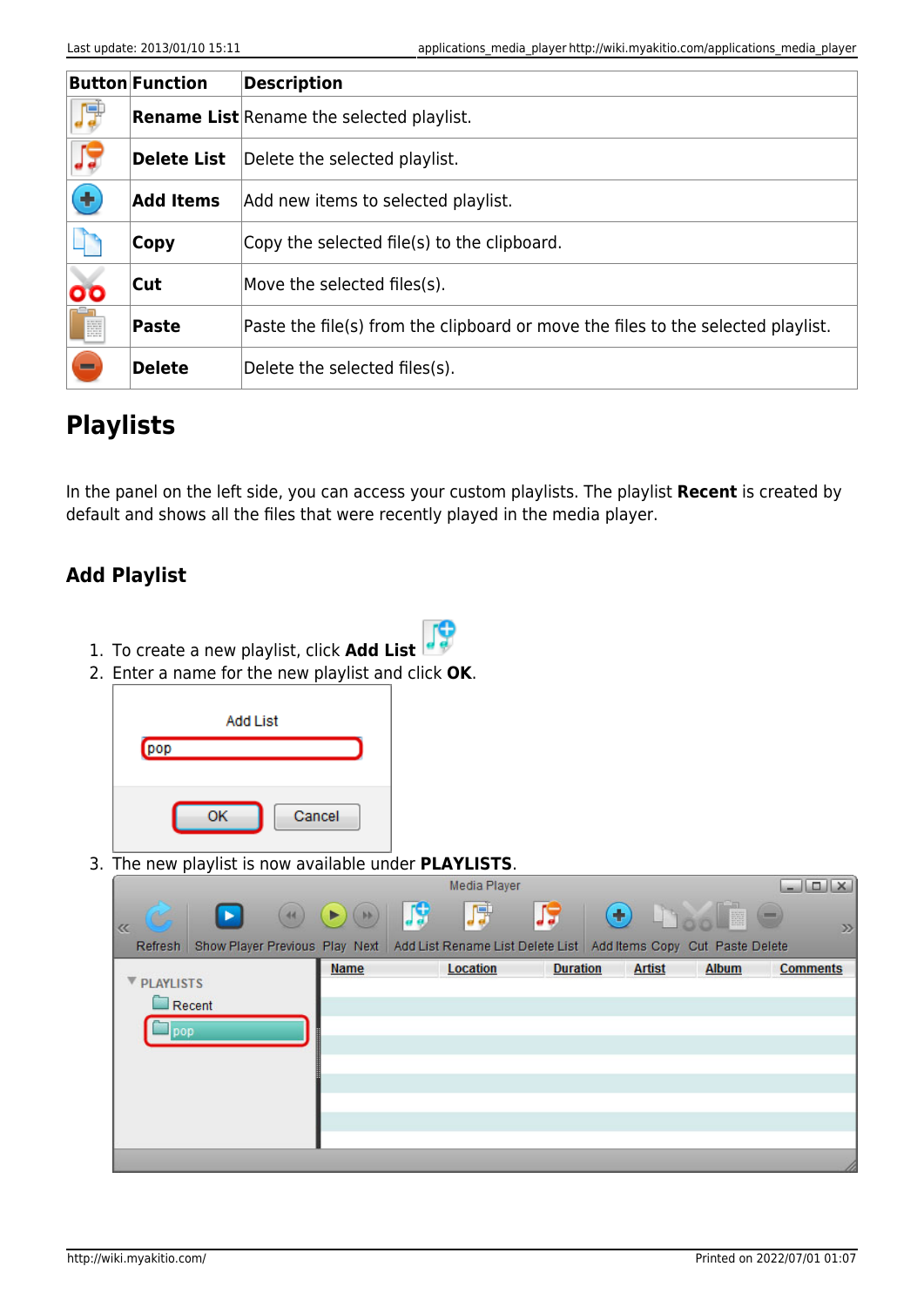### **Rename Playlist**

- 1. To rename a playlist, select the list that you would like to rename and then click **Rename List**
- 2. Change the name and click **OK** to save it.

| pop |    |        |  |
|-----|----|--------|--|
|     | OK | Cancel |  |

#### **Delete Playlist**

- 1. To delete a playlist, select the list that you would like to delete and then click **Delete List**
- 2. Click **OK** to confirm it.

| Are you sure that you want to delete the selected playlist? |
|-------------------------------------------------------------|
| Cancel                                                      |

### **Adding new files to a playlist**

- 1. Select the playlist where you would like to add the new files.
- 2. Click **Add Items**
- 3. Locate the folder where your media files are stored.

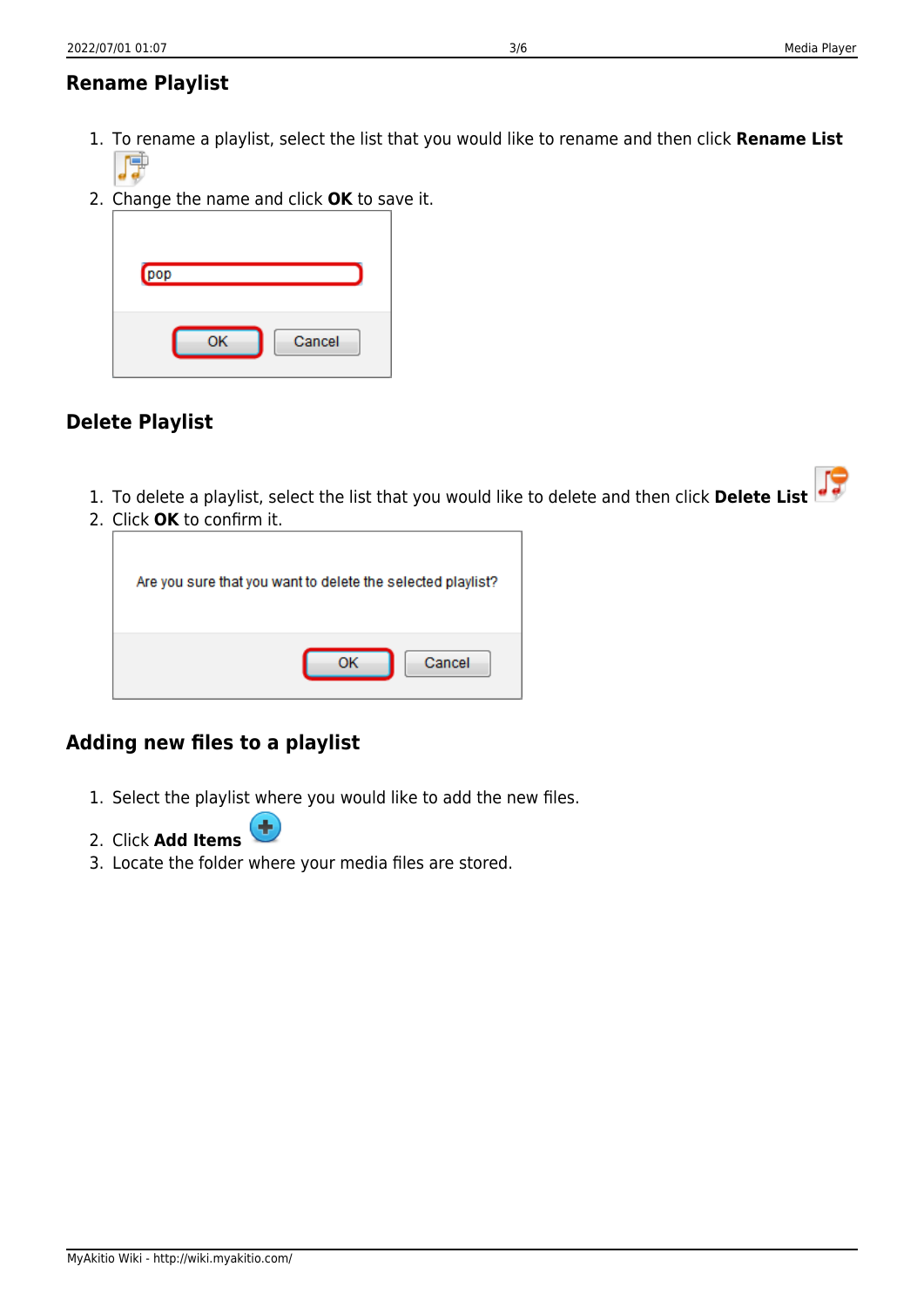|                                                                                                                                                                                                           | Open             | $\Box    \times$                                |
|-----------------------------------------------------------------------------------------------------------------------------------------------------------------------------------------------------------|------------------|-------------------------------------------------|
| 8 D                                                                                                                                                                                                       |                  | $=$                                             |
| ▲<br><b>HOME</b><br>Ψ<br>Documents<br>E<br>$\blacktriangleright$ $\Box$ Music<br>$\blacktriangleright$ $\square$ Videos<br>$\blacktriangleright$ Photos<br>$\blacktriangleright$ $\blacksquare$ Playlists | <b>Documents</b> | ÷<br>$\mathbb{H}$<br><b>Music</b>               |
| ۳<br><b>File Name</b><br><b>File Type</b><br>media                                                                                                                                                        |                  | $\overline{\phantom{a}}$<br>Open<br>Cancel<br>۰ |

4. Control (Ctrl) or shift (Shift) click to select the files that you would like to add to the playlist and then click **Open**.

|                           |   |   | Open                           |             |  |
|---------------------------|---|---|--------------------------------|-------------|--|
| ٠                         |   |   |                                |             |  |
|                           |   |   | <b>Name</b>                    | <b>Size</b> |  |
| <b>HOME</b>               |   |   | 01-Dancing Queen.mp3           | 5.8 MB      |  |
| b.<br><b>Documents</b>    | Ξ |   | 02-Knowing Me, Knowing You.mp3 | 6.06 MB     |  |
| $\Box$ Music              |   |   | 03-Take A Chance On Me.mp3     | 5.71 MB     |  |
| $\sqrt{\phantom{a}}$ ABBA |   |   | 04-Mamma Mia.mp3               | 5.1 MB      |  |
|                           |   |   | 05-Lay All Your Love On Me.mp3 | 6.44 MB     |  |
| Forever Go                |   |   | 06-Super Trouper.mp3           | 6.15 MB     |  |
| Videos                    |   |   | 07-I Have A Dream.mp3          | 7.17 MB     |  |
| <b>Photos</b>             |   | ∢ | Ш                              |             |  |

5. The files are now added to your custom playlist.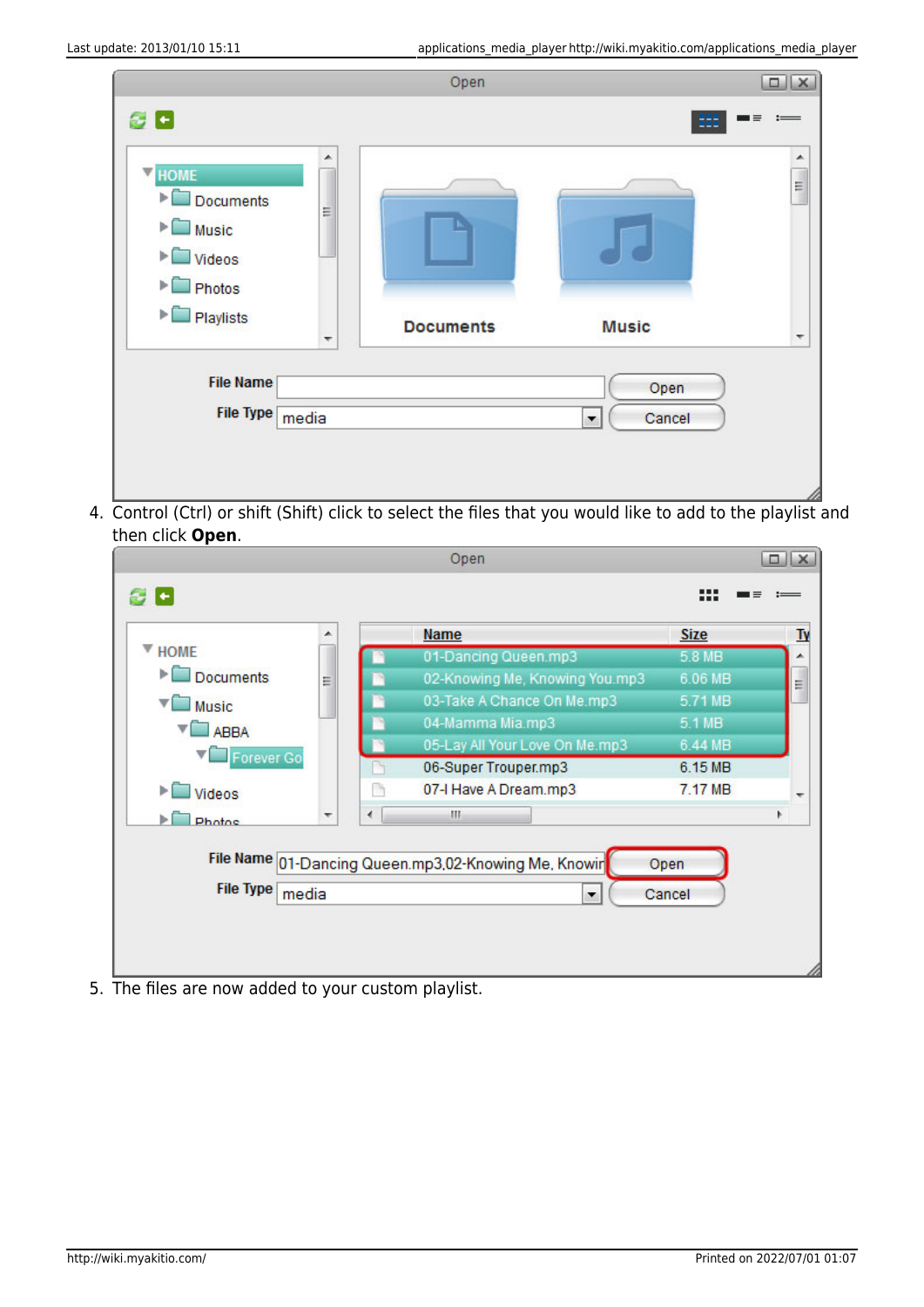|                   |                                                                                                     |                             |    | 05-Lay All Your Love On Me.mp3        |                 |               |              | D  X               |
|-------------------|-----------------------------------------------------------------------------------------------------|-----------------------------|----|---------------------------------------|-----------------|---------------|--------------|--------------------|
| $\alpha$          | 44                                                                                                  | $(\blacktriangleright)$ (#) | JS | 野                                     |                 | $+$           | è            | 0<br>$\mathcal{D}$ |
| Refresh           | Show Player Previous Play Next   Add List Rename List Delete List   Add Items Copy Cut Paste Delete |                             |    |                                       |                 |               |              |                    |
|                   |                                                                                                     | <b>Name</b>                 |    | Location                              | <b>Duration</b> | <b>Artist</b> | <b>Album</b> | <b>Comments</b>    |
| <b>VPLAYLISTS</b> |                                                                                                     |                             |    | 05-Lay All Your Love /dav/home/Music/ |                 |               |              |                    |
| $\Box$ Recent     |                                                                                                     |                             |    | 04-Mamma Mia.mp /dav/home/Music/      |                 |               |              |                    |
| $\Box$ pop        |                                                                                                     |                             |    | 03-Take A Chance ( /dav/home/Music/   |                 |               |              |                    |
|                   |                                                                                                     |                             |    | 02-Knowing Me, Kn /dav/home/Music/    |                 |               |              |                    |
|                   |                                                                                                     |                             |    | 01-Dancing Queen. /dav/home/Music/    |                 |               |              |                    |
|                   |                                                                                                     |                             |    |                                       |                 |               |              |                    |
|                   |                                                                                                     |                             |    |                                       |                 |               |              |                    |
|                   |                                                                                                     |                             |    |                                       |                 |               |              |                    |
|                   |                                                                                                     |                             |    |                                       |                 |               |              |                    |
|                   |                                                                                                     |                             |    |                                       |                 |               |              |                    |

## **Track List**

In the main window you can view and manage the files in your playlists. Use the buttons in the toolbar or the context menu to edit the files. Double-click on any item to start playback or make sure no files are selected and then click **Play** to start playing the whole playlist.

| <b>Field</b>    | <b>Description</b>                                            |
|-----------------|---------------------------------------------------------------|
| <b>Name</b>     | Shows the name of the file.                                   |
| <b>Location</b> | Shows the path where the file is stored on the network drive. |
| <b>Duration</b> | Shows the playback time of the file.                          |
| <b>Artist</b>   | Shows the name of the artist.                                 |
| Album           | Shows the name of the album which the file belongs to.        |
|                 | <b>Comments</b> Shows additional comments about the files.    |

#### **Selecting items**

To select multiple items, you can:

- **Control (Ctrl) click**: Press and hold the control key to select multiple files in random order.
- **Shift (Shift) click**: Select the first file in a sequence, press and hold the shift key and then click on then the last item to select a range of files in order.
- **Select All**: Right-click to open the context menu and use the select all command to select all files in the current playlist.

#### **Context menu**

To edit the files in the playlist, you can also use the context menu by right-clicking on a file in the track list.